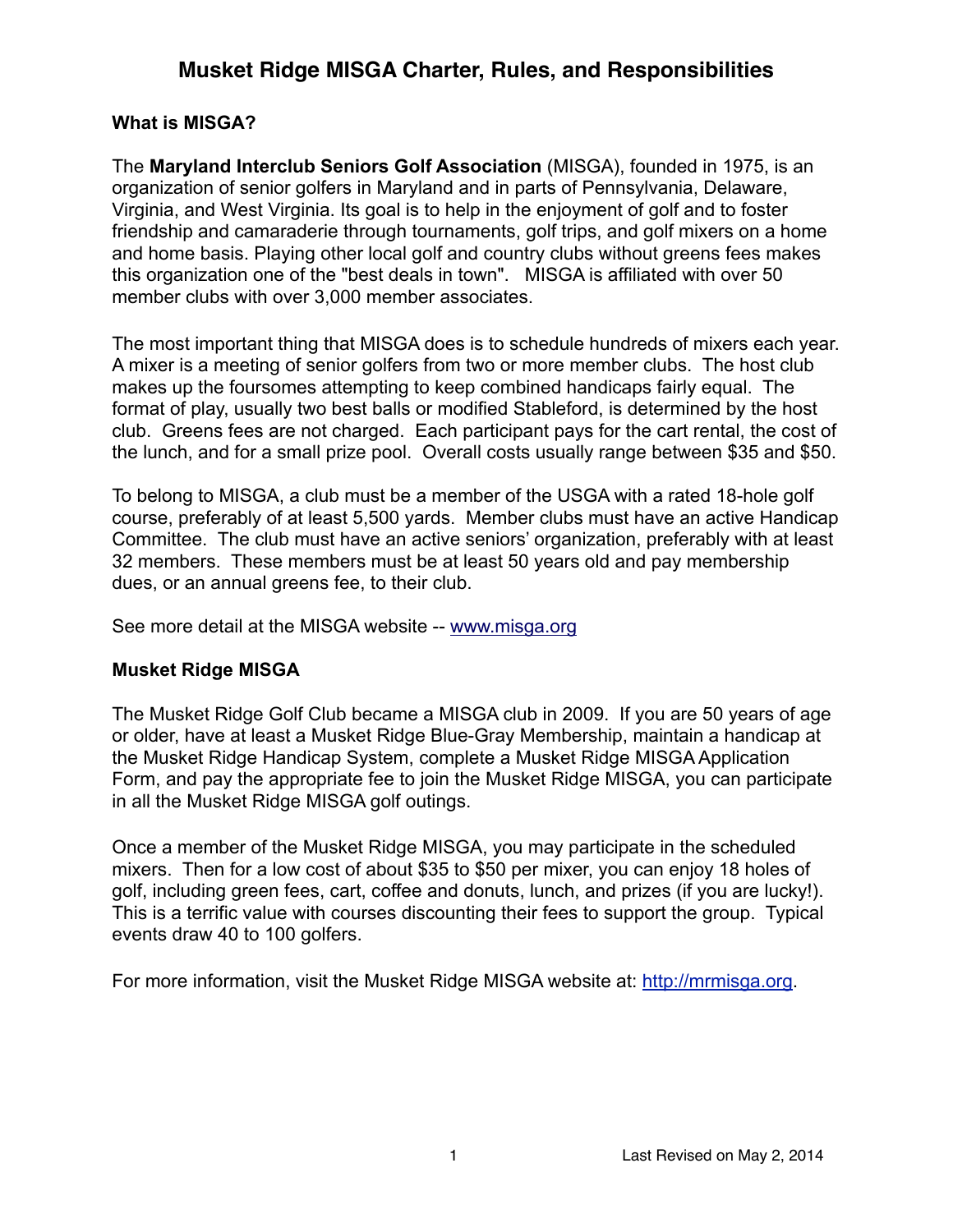### **Musket Ridge Charter**

#### **Article I - Name**

The name of this association shall be the **Musket Ridge Maryland Interclub Seniors Golf Association** referred to as **Musket Ridge MISGA**.

#### **Article II - Purpose**

The **Musket Ridge MISGA** is formed to promote and encourage the game of golf through participation in and sponsorship of golf and social activities.

#### **Article III - Membership**

**Section 1**. Membership in **Musket Ridge MISGA** is open to all members in good standing with Musket Ridge Golf Club, age 50 and older.

**Section 2**. The cost of dues for the **Musket Ridge MISGA** will be set by the Board of Directors of the Musket Ridge MISGA and announced at the fall annual meeting for the upcoming year.

#### **Article IV -- Officers**

**Section 1**. The Musket Ridge MISGA will be governed by an Executive Board consisting of officers elected by the general membership of the Musket Ridge MISGA. Those officers will be:

- A. The **Musket Ridge MISGA Club Representative**, who will be the chief executive officer of the Musket Ridge MISGA and of the Executive Board. The Musket Ridge MISGA Club Representative will have general charge of all business affairs, including:
	- Give notice and preside at all meetings of the membership and the Executive Board;
	- Appoint chairpersons for all committees (except the Membership and Handicap Committees who are elected by the members);
	- **Be an ex-officio member of all committees;**
	- Appoint officers to the Executive Board to fill vacancies as provided in Section 3 below; and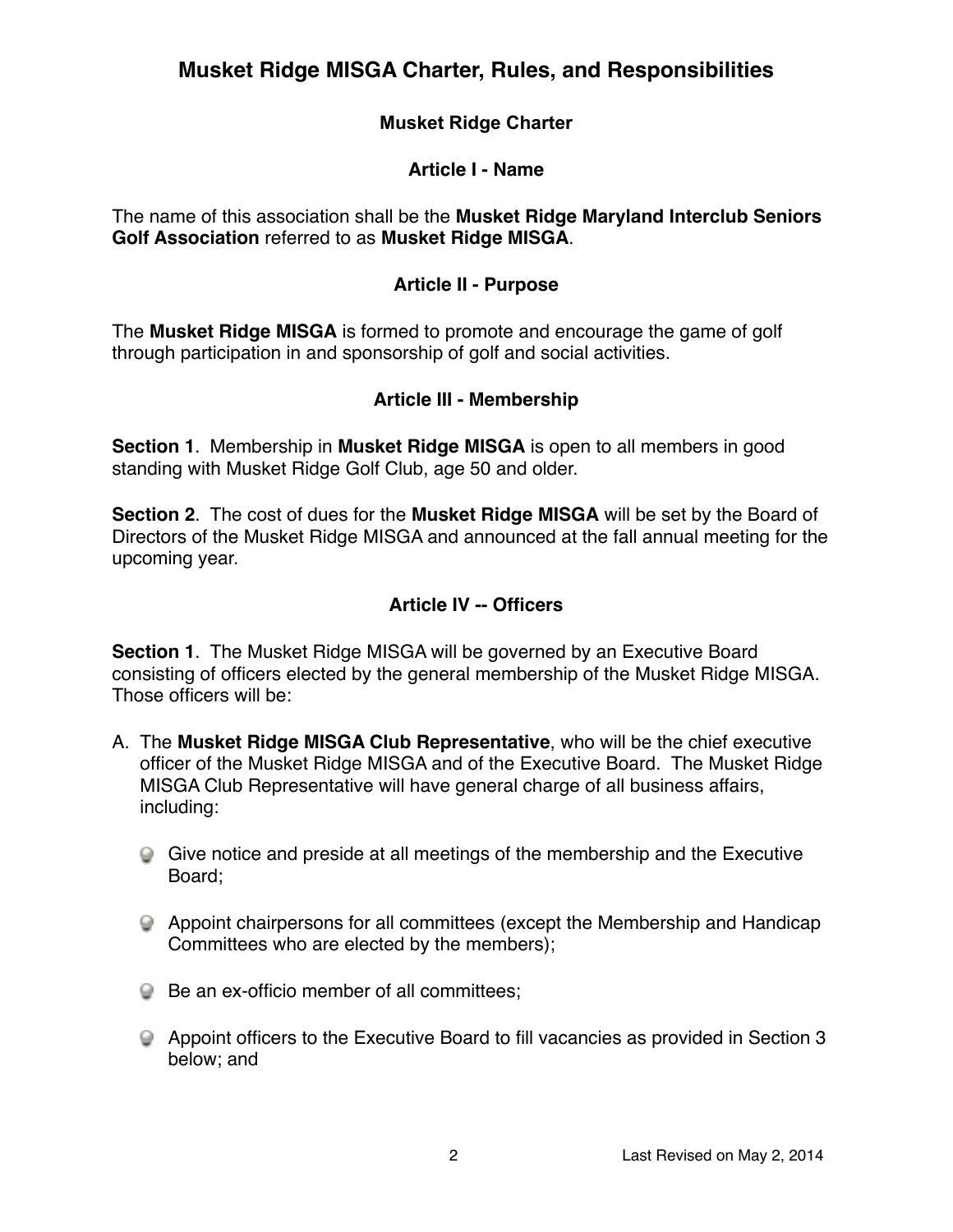## **Musket Ridge Charter**

- Schedule and conduct all MISGA events involving Musket Ridge (see expanded list of responsibilities in the Musket Ridge MISGA Officer and Committee Responsibilities section).
- B. The **Secretary**, who will record all of the proceedings of the meetings and will maintain the historical record of the minutes, administrative and legal documents, and the Rules of the Musket Ridge MISGA (see expanded list of responsibilities in the Musket Ridge MISGA Officer and Committee Responsibility section).

The Secretary also will, in the absence of the President, preside at all meetings and perform the duties of the President.

- C. The **Treasurer**, who will have custody of all of the funds of the Musket Ridge MISGA and will keep a full and accurate account of receipts and disbursements. The Musket Ridge MISGA Club Representative or the Treasurer is authorized to spend up to \$150.00 without approval of the Executive Board but with full accountability to the Executive Board (see expanded list of responsibilities in the Musket Ridge MISGA Officer and Committee Responsibilities section).
- D. The **Chairperson, Handicap Committee** (see list of responsibilities in the Musket Ridge MISGA Officer and Committee Responsibilities section).
- E. The **Chairperson, Membership Committee** (see list of responsibilities in the Musket Ridge MISGA Officer and Committee Responsibilities section).



## **Musket Ridge MISGA Executive Board**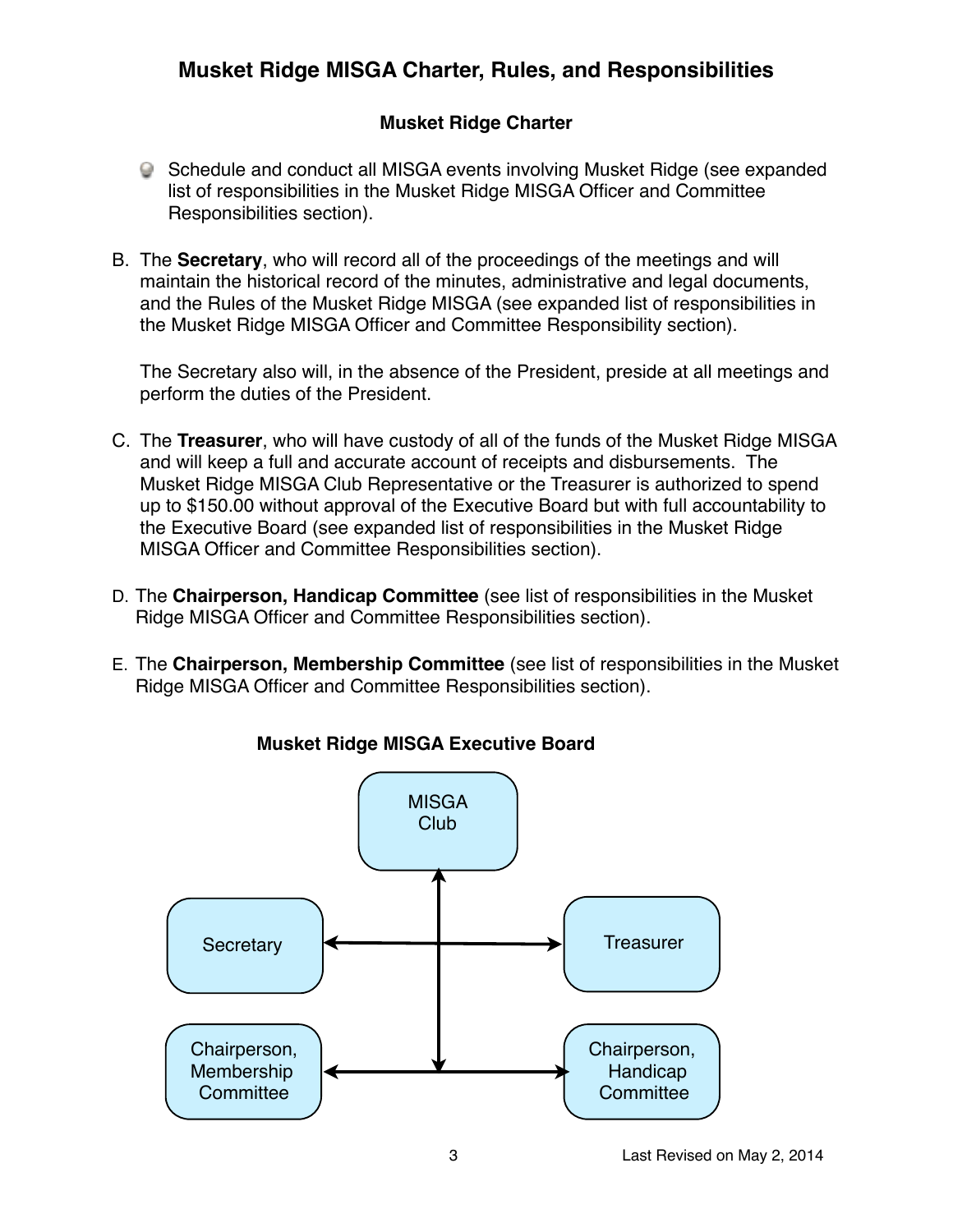## **Musket Ridge Charter**

**Section 2**. The term of office for all members of the Executive Board is two years beginning with the date of the annual meeting used to elect the officials and ending with the annual meeting approximately two years hence to elect new Executive Board members.

**Section 3**. The Musket Ridge MISGA Club Representative has the authority to appoint replacements for elected officials whose terms in office are not fulfilled for any reason. The replacement will serve out the term of the officer who was replaced. Appointments will be effective immediately and continue until the next scheduled annual meeting when elections are held.

### **Article V -- Meetings**

**Section 1.** The **Annual Meeting** will be held at the end of the golf season each year usually in the month of October. The purpose of the meeting will be to elect new officers when appropriate, receive reports from the Executive Board and the committees, announce the Musket Ridge MISGA dues for the following year, and for any other business that may arise.

**Section 2. General Membership Meetings** will be held at the discretion of the Executive Board as needed.

**Section 3. Executive Board Meetings** will be held at the discretion of the Musket Ridge MISGA Club Representative for the purposes of developing recommendations to the membership and for the conduct of Musket Ridge MISGA business. Non-Board member attendance at Executive Board Meetings meetings will be at the discretion of the Executive Board.

**Section 4.** The **Place of Meetings** for the Musket Ridge MISGA will be at the Musket Ridge Golf Club unless accommodations are not available. Any other meeting venue may be selected by the Executive Board. Consideration should be given for a place convenient to the majority of the membership.

**Section 5.** A **Notice of Meetings** will be announced by email to the general membership and by a posting in the Musket Ridge clubhouse at least two weeks before the meeting date.

**Section 6.** For General Membership Meetings, including the Annual Meeting, at least 15 members in good standing must be present, including at least 3 members of the Executive Board, to constitute a **Quorum** for that meeting. For meetings where the Executive Board makes decisions, at least three members of the Executive Board must be present to proceed.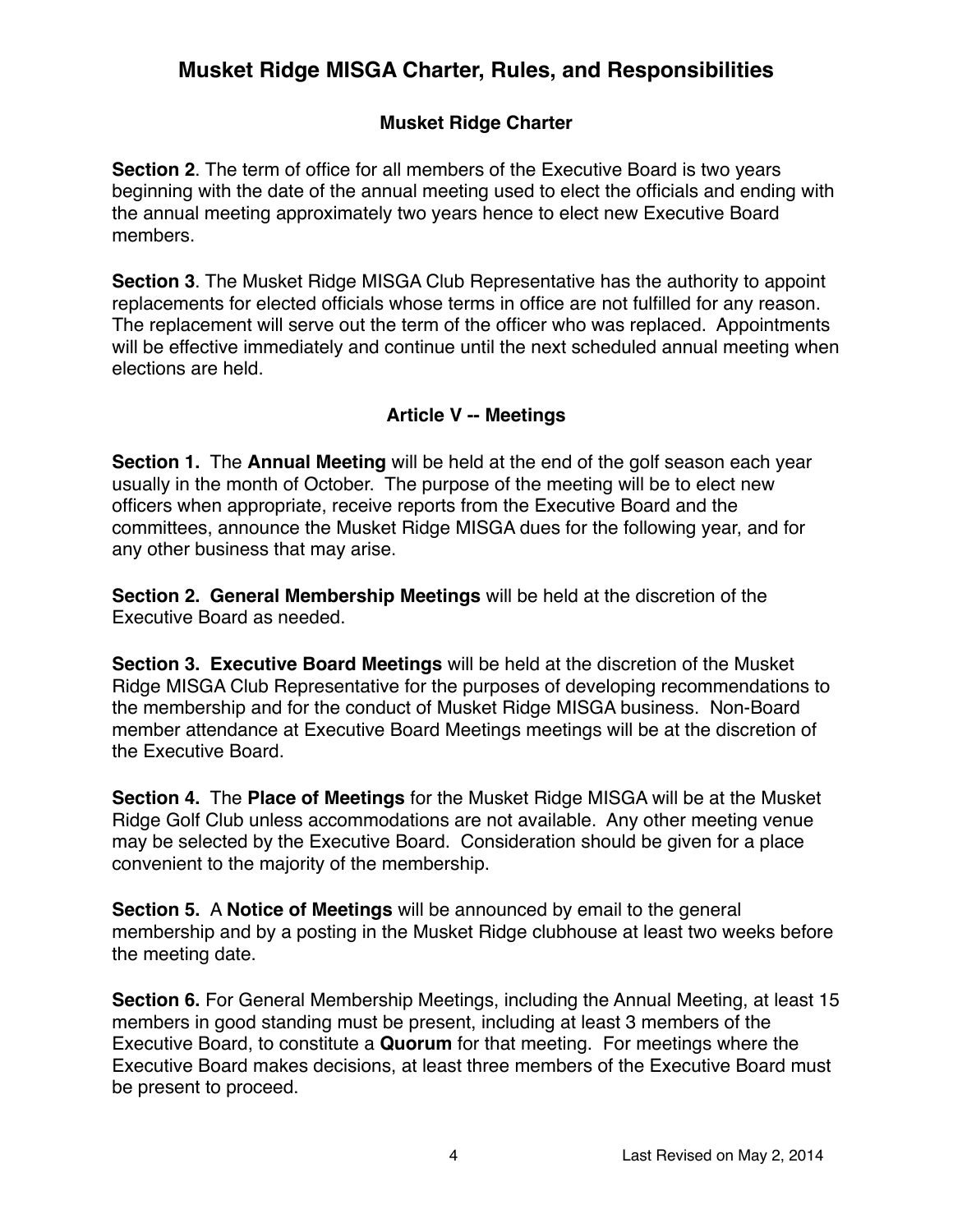## **Musket Ridge Charter**

**Section 7.** The **Order of Meeting Business** shall include, at a minimum, the following items:

- Review of the relevant actions from the last meeting;
- **Reports from the officers of the Executive Board;**
- **EXECUTE:** Reports from the chairpersons of the committees;
- **Q** Unfinished business; and
- **Wew Business.**

**Section 8. Voting** will be done by members who are in good standing at the time of a meeting. Each member will have one vote. Proxies are not permitted. The method of voting: acclamation, show of hands, or by secret ballot, will be at the discretion of the presiding officer.

## **Article VI -- Executive Board**

The management of the Musket Ridge MISGA is the responsibility of the Executive Board. The Executive Board will meet from time to time to conduct the business affairs of the Musket Ridge MISGA and to develop recommendations to present at regular meetings of the membership. The Executive Board will control all expenditures over \$150.00 and will have accountability for all expenditures.

### **Article VII -- Committees**

The Musket Ridge MISGA Club Representative, with recommendations from the rest of the Executive Board, will appoint the chairpersons for all of the committees except the Membership and Handicap Committees. The Committee Chairpersons serve at the pleasure of the Executive Board and may be replaced at the discretion of the Board at any time by a majority vote of the Board. A breakdown of committee responsibilities are shown in the Musket Ridge MISGA Officer and Committee Responsibilities section of this document.

### **Article VIII -- Method of Amending the Terms of the Charter**

The terms contained in this Charter may be amended during any open membership meeting provided a notice of intent to consider a change to the charter terms is included in the notice of the meeting to the general membership. A two-thirds majority of the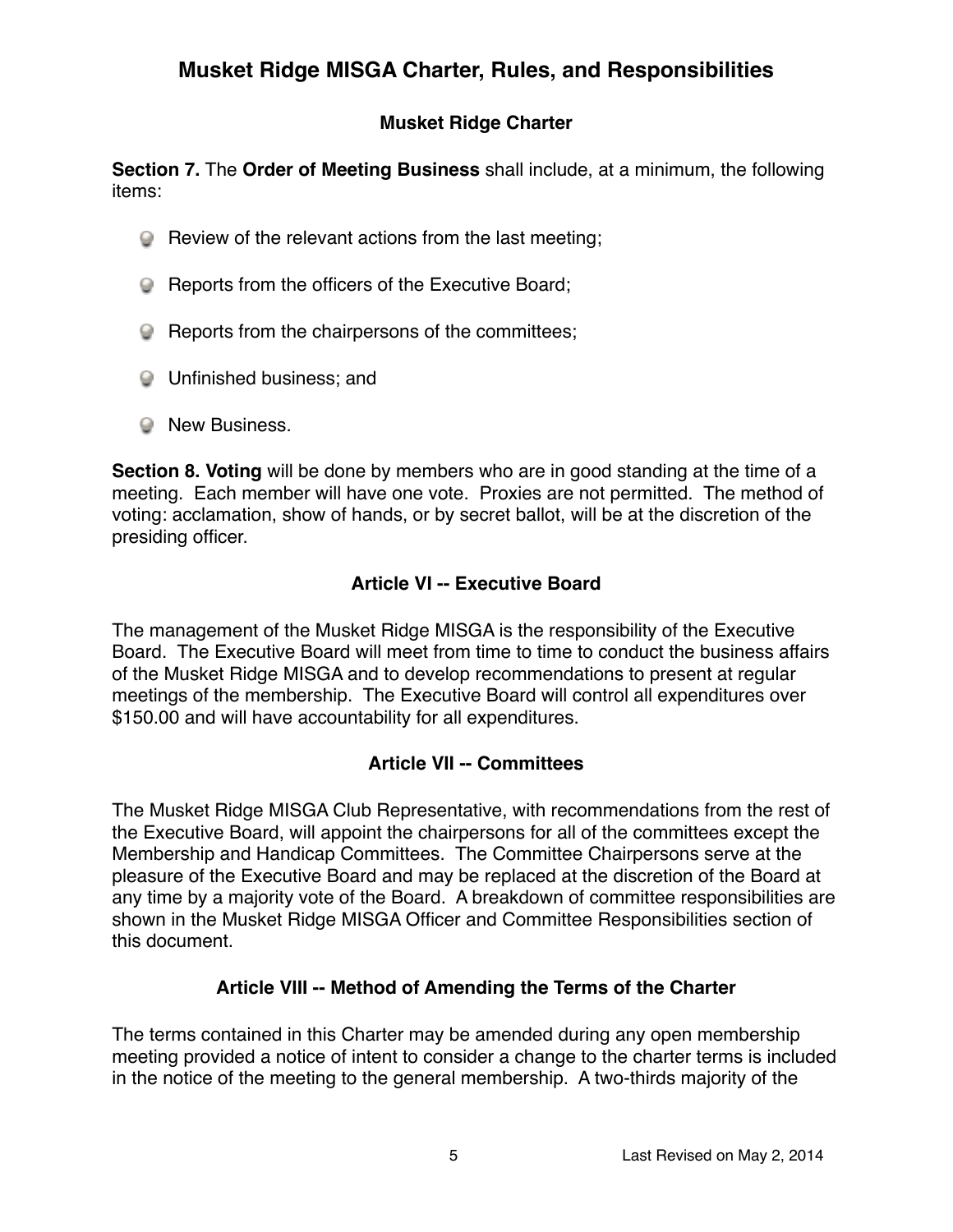quorum is needed to make a change and notice of any changes must be announced to the general membership immediately following the meeting.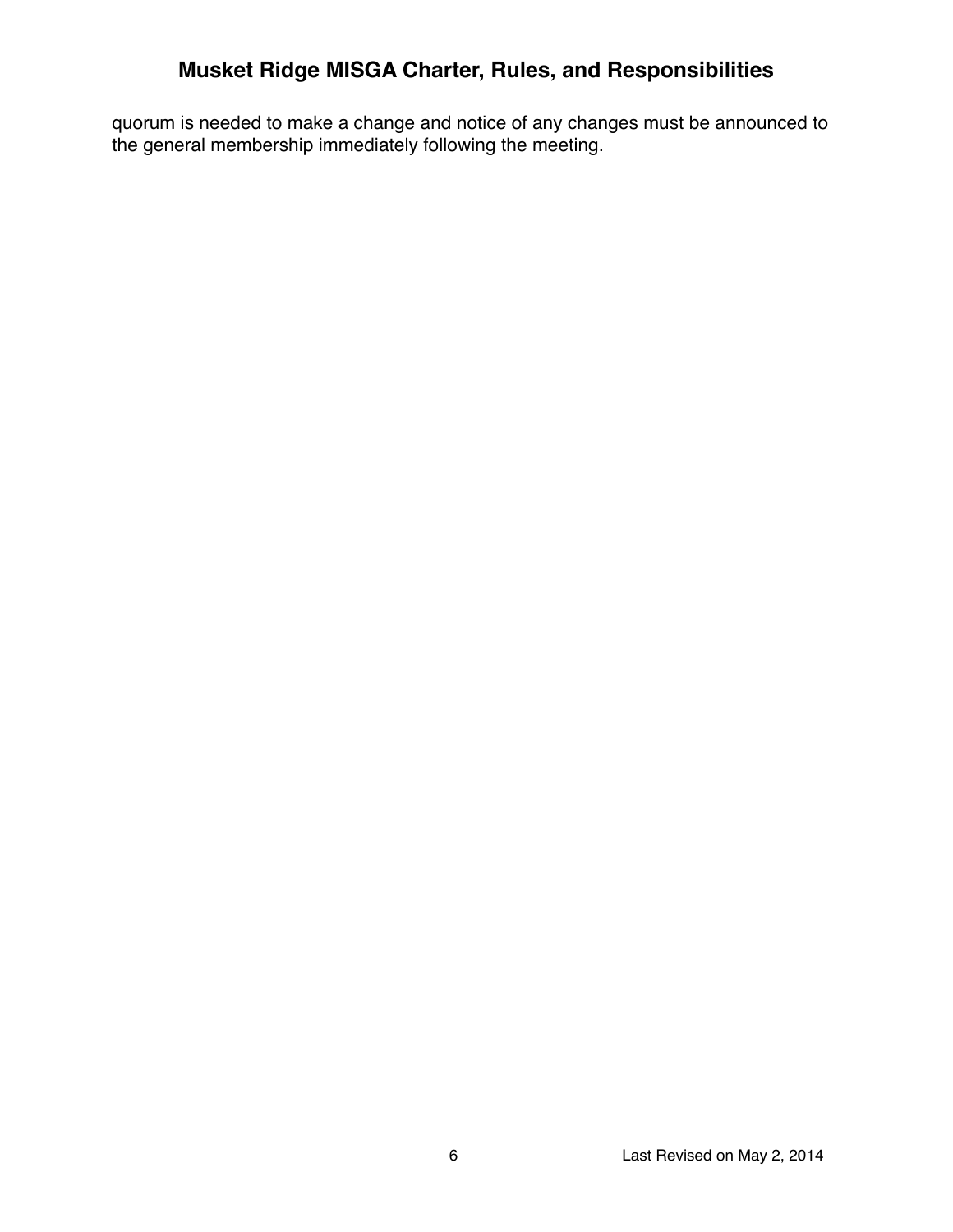## **Musket Ridge MISGA Officer and Committee Responsibilities**

## **Section 1. Musket Ridge MISGA Club Representative Responsibilities**

In addition to those responsibilities noted in the Charter, the Musket Ridge MISGA Club Representative assumes the responsibilities noted below:

- **Be the Musket Ridge MISGA point of contact with other MISGA clubs and MISGA** officials;
- Coordinate Musket Ridge MISGA activities with Musket Ridge points of contact;
- Attend the MISGA Division 2 meetings (fall and spring) and the annual MISGA State Clubs Representatives Meeting (spring);
- Arrange with other MISGA clubs for home and away mixers with the Musket Ridge MISGA resulting in a published schedule of matches for the MISGA Season;
- Post the schedule in designated areas at the Musket Ridge Golf Club and on the official Musket Ridge MISGA website;
- Publish a wallet-sized schedule for the Musket Ridge MISGA Members;
- Send out confirming letters to other MISGA representatives detailing the day and time of the mixers both home and away;
- Officially represent the Musket Ridge MISGA at home and away mixers;
- Make announcements and share pertinent information with Musket Ridge MISGA members during the luncheons at home and away mixers;
- Work with Musket Ridge staff and Musket Ridge MISGA in the planning of Opening and Closing Day Events;
- Report to the appropriate MISGA Division II Official all news-worthy information of Musket Ridge MISGA members to be published in the MISGAGRAM, e.g., illnesses, deaths, hole-in-one etc.;
- Distribute all MISGA State and Division II communications to the Musket Ridge MISGA membership; and
- **Prepare the Annual Report to be sent to the MISGA Division II Director.**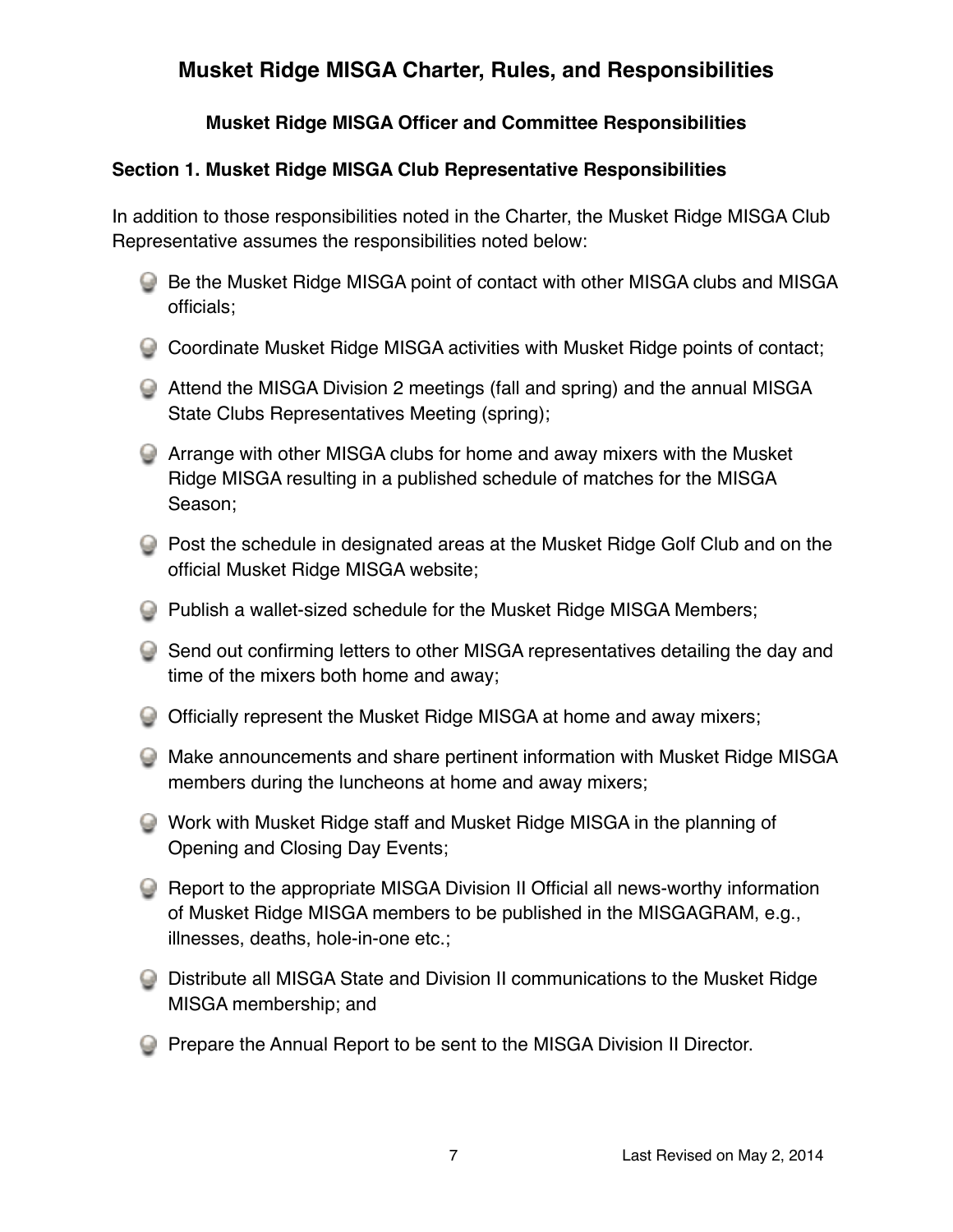## **Musket Ridge MISGA Officer and Committee Responsibilities**

### **Section 2. Secretary Responsibilities**

In addition to those responsibilities noted in the Charter, the Secretary assumes the responsibilities noted below:

- Maintain accurate minutes of all Musket Ridge MISGA meetings;
- Obtain approval of the minutes which may be accomplished by sending draft minutes by email to all members at attendance at the meeting (to be done within seven days of the meeting) asking for comments within seven days of the mailing (the goal is to send the final meeting minutes by email to the appropriate membership within 14 days of the meeting);
- Distribute copies of the minutes of these meetings to the appropriate Musket Ridge MISGA membership;
- **Post all MISGA State and Division II information in designated areas at the** Musket Ridge Golf Club and on the website;
- Schedule at least two Musket Ridge MISGA Board Meetings per year and notify the participants (working with the Musket Ridge MISGA Club Representative); and
- Schedule the annual meeting and notify all Musket Ridge MISGA membership (working with the Musket Ridge MISGA Club Representative).

### **Section 3. Treasurer Responsibilities**

In addition to those responsibilities noted in the Charter, the Treasurer assumes the responsibilities noted below:

- Maintain accurate accounting of income and expenses;
- Maintain accurate accounting of asset and liability accounts, e.g., shirts-on-hand;
- Oversee all fundraising activities of the Musket Ridge MISGA, e.g., (50-50);
- Maintain accurate accounting of the membership's annual dues payments for MISGA;
- **Pay annual MISGA Club fee to the State MISGA Treasurer before April 1;**
- **Pay the annual MISGA members dues to the Division II Chairperson by May 15** (coordinate with the Musket Ridge MISGA Club Representative);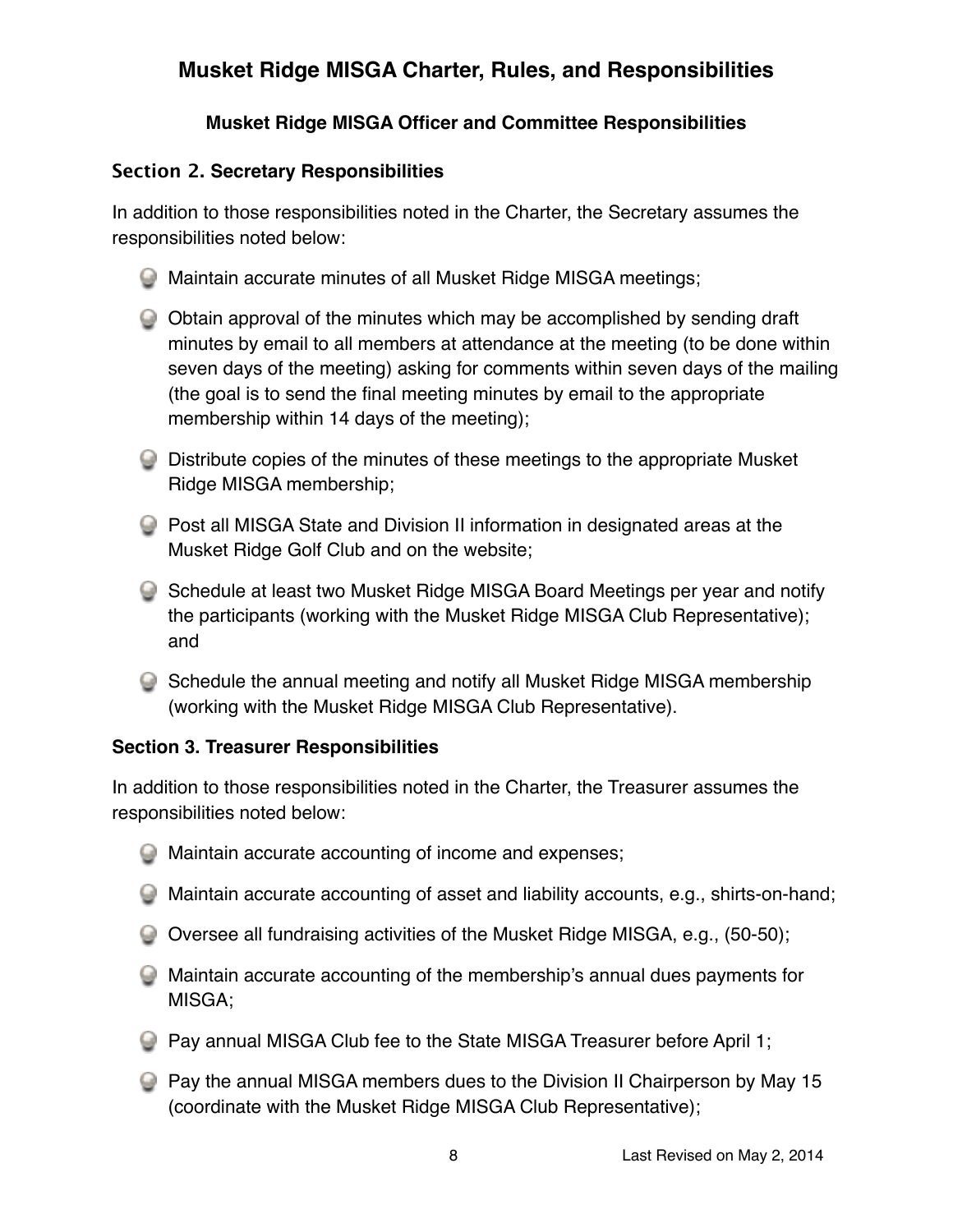## **Musket Ridge MISGA Officer and Committee Responsibilities**

- Be prepared to report the Treasury balance at each home mixer;
- **Be available to write and sign checks for the Musket Ridge MISGA;**
- **Provide change for 50-50 drawing;**
- Coordinate with the Musket Ridge MISGA Club Representative the depositing of all income;
- Participate in all decisions regarding the finances of the Musket Ridge MISGA; and
- Keep the Musket Ridge MISGA Board members apprised of all financial activities.

#### **Section 4. Chairperson, Membership Committee**

The Membership Committee is responsible for the continued health of the Musket Ridge MISGA by recruiting new members and handling administrative duties related to the members.The Chairperson of the Membership Committee assumes the responsibilities noted below:

- Be the point of contact for any potential new members, answer questions, and help them with the application process;
- **Periodically inform the Musket Ridge MISGA Club Representative of new** members;
- Introduce new members to current Musket Ridge members at home mixers;
- Maintain copies of the new member enrollment forms and forward their MISGA dues checks to the Treasurer;
- Contact all present members each year to update their Musket Ridge MISGA signup form (coordinate with the request for annual dues);
- Maintain an accurate record of Musket Ridge MISGA membership and provide to the Musket Ridge MISGA Club Representative for submission to the MISGA Division II Associates Chair by the required time ; and
- Maintain up to date information on points of contact at the Musket Ridge Golf Club.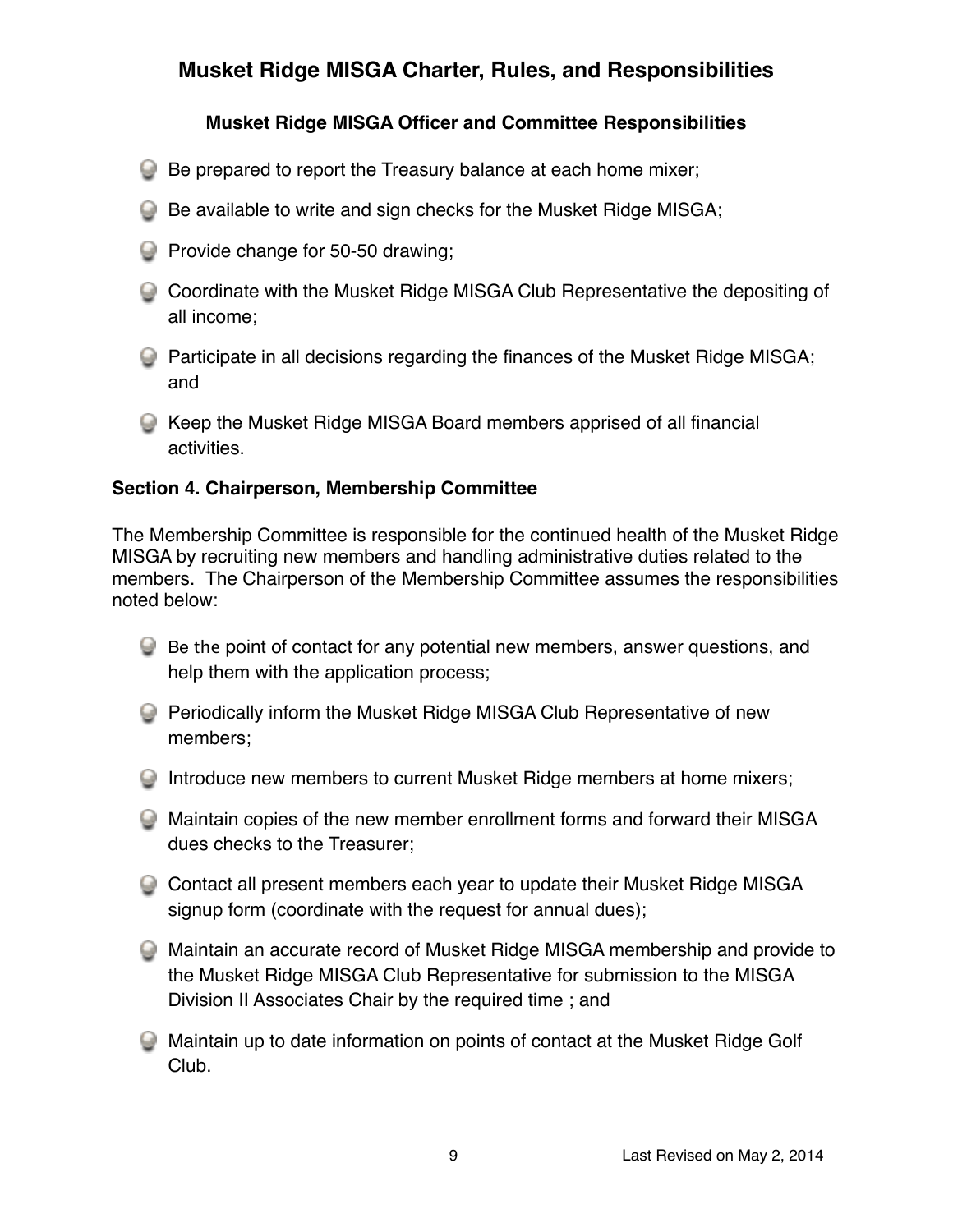### **Musket Ridge MISGA Officer and Committee Responsibilities**

#### **Section 5. Chairperson, Handicap Committee**

The Handicap Committee is responsible for ensuring that all scores are posted and that handicaps reflect the true golfing ability of the members, making adjustments if warranted, following USGA guidelines, and imposing penalties where needed to ensure the integrity of the handicap system. The Chairperson of Handicap Committee assumes the responsibilities noted below:

- Ensure that the Musket Ridge MISGA member handicaps are accurate;
- Ensure that all member scores are posted by the members in an accurate and timely fashion;
- Ensure that all member handicaps and scores can be retrieved from the Musket Ridge Handicap System;
- Collect all scores from home and away mixers to periodically be used to audit member posted scores;
- Take appropriate action to penalize those members who do not comply with the rules for posting timely and accurate scores;
- Keep members informed of all relevant information concerning handicaps; and
- Maintain an accurate record of participation in events for both Musket Ridge members and visiting clubs.

#### **Section 6. Rules Committee**

The Rules Committee is responsible for the enforcement of USGA rules, local club rules, SGA local rules, and assumes the responsibilities noted below:Be prepared to participate in any decisions or questions regarding USGA Rules as they apply to tournaments hosted by the Musket Ridge MISGA;

- Stay current on USGA Rules and inform the Musket Ridge MISGA membership of decisions or changes as appropriate; and
- Periodically prepare materials and/or briefings for the Musket Ridge MISGA membership regarding proper etiquette and playing golf by the rules.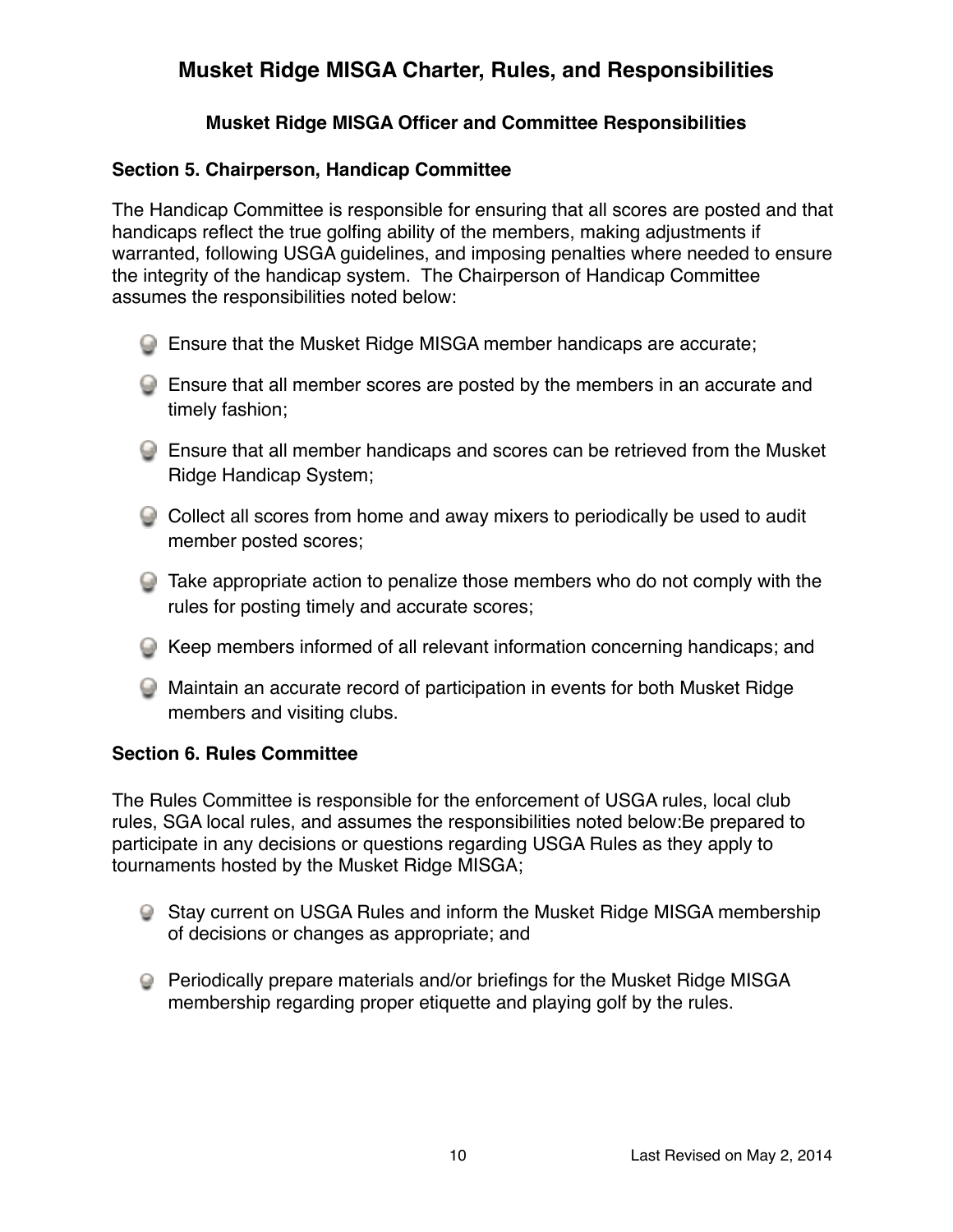## **Musket Ridge MISGA Officer and Committee Responsibilities**

### **Section 7. Web Master Committee**

Web Master Responsibilities:

- **E** Keep the Musket Ridge MISGA web site current;
- Make sure the annual fee for the domain name MRMISGA.ORG is paid;
- **Ensure the web site is protected from abuse;**
- **Make sure the annual hosting is paid;**
- Construct and post the signup sheets;
- When the deadline has been reached for the signups for each MISGA mixer, send the signup data to the Musket Ridge MISGA Club Representative for submission to the hosting club; and
- Coordinate any web enhancements with the Musket Ridge MISGA Executive Board.

### **Section 8. Donut Committee**

The Donut Committee is responsible to deliver an adequate supply of donuts for all home Musket Ridge MISGA events one hour before the scheduled tee-time.

### **Section 9: MISGA Division II Matchplay Committee**

Matchplay Committee responsibilities:

- Coordinate activities with the MISGA Division II matchplay coordinator;
- Coordinate scheduling Musket Ridge participation with the Musket Ridge pro staff;
- Arrange for fees and amenities, consistent with other matchplay participants and paid by the matchplay participants, with the Musket Ridge pro staff;
- Choose team matchplay participants in such a way that is fair to our members; and
- Periodically report activities, competition, results, and other matchplay-related information to the Board.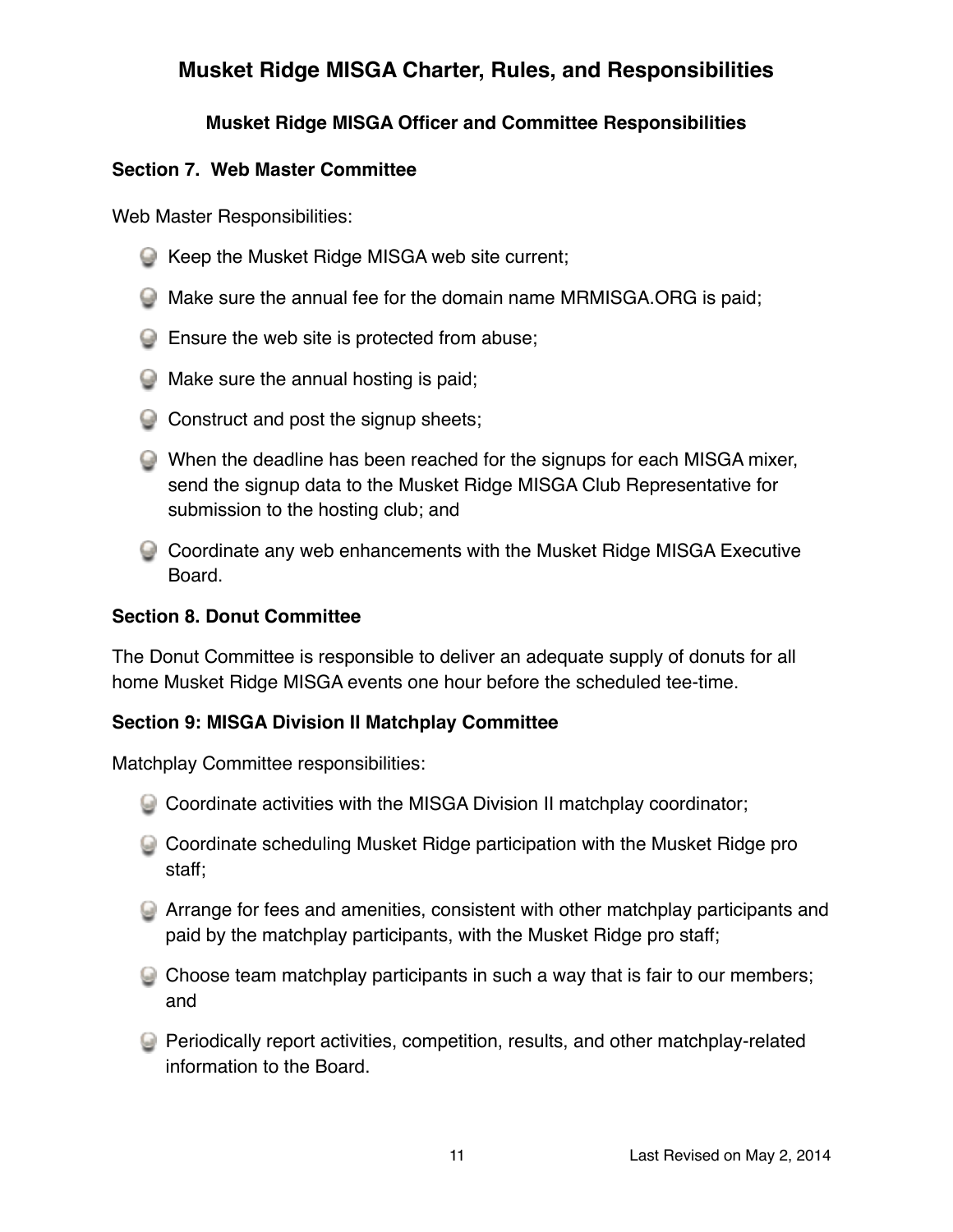## **Musket Ridge MISGA Officer and Committee Responsibilities**

#### **Section 10. 50/50 Committee**

- Sell 50/50 tickets both before and after golf at the home events.
- Make determinations on the payouts for the 50/50 drawings.
- Make deposits of net proceeds to the designated Musket Ridge MISGA bank account.
- Submit reports to the Board after each home event on the collections and net proceeds of the 50/50 drawing.

### **Section 11. Amending the Musket Ridge MISGA Officer and Committee Responsibilities.**

All activity involving the naming of members to a committee, appointing committee chairpersons (except the Handicap and Membership Committees), refining committee responsibilities, establishing new committees, abolishing old committees, etc. are the responsibility of the Executive Board and do not need to be brought to the full membership for changes.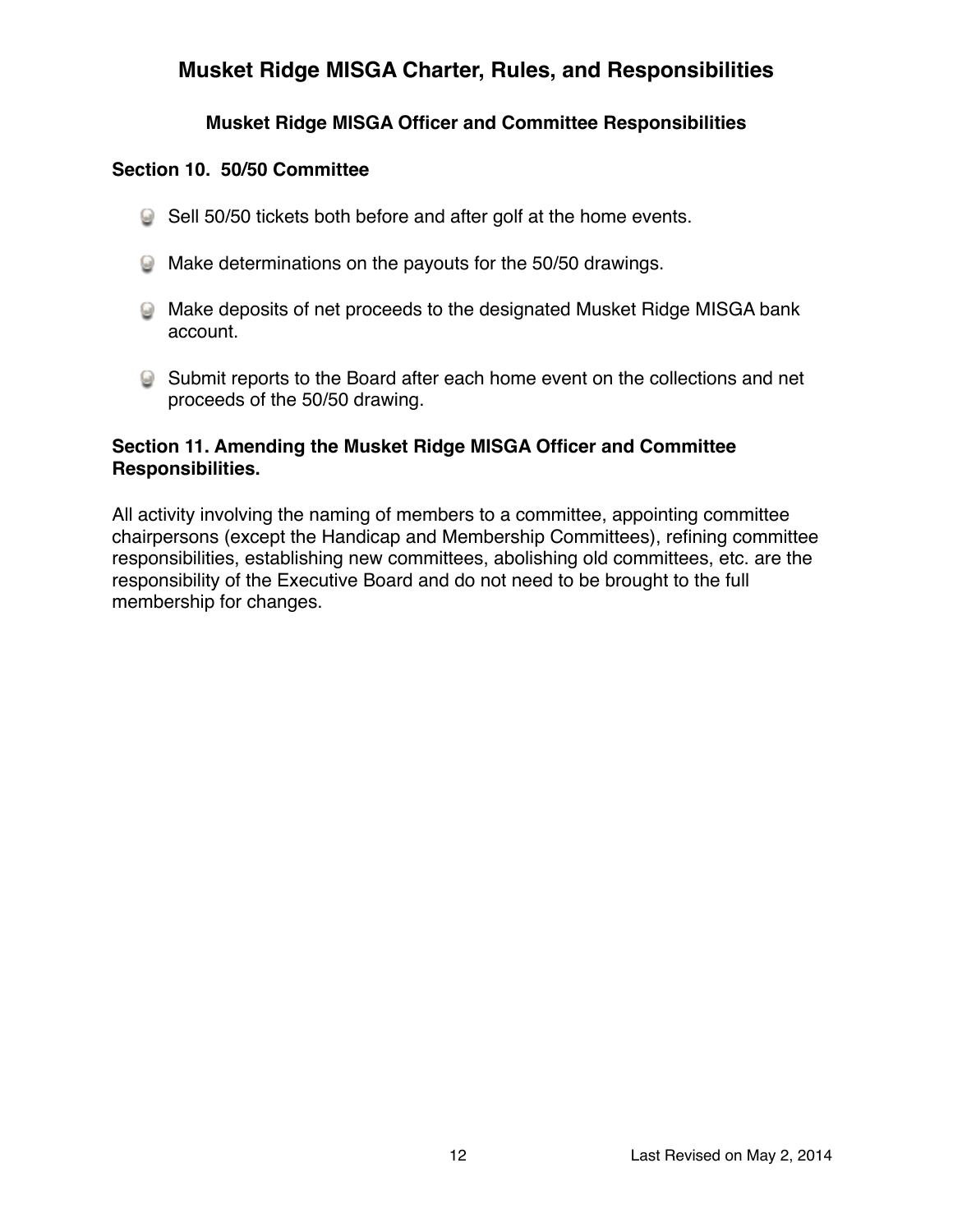**Musket Ridge MISGA Officer and Committee Responsibilities**

## **Musket Ridge MISGA Board Members**

| <b>Musket Ridge MISGA Committee Members</b>          |                      |
|------------------------------------------------------|----------------------|
|                                                      |                      |
|                                                      |                      |
|                                                      |                      |
|                                                      |                      |
|                                                      | <b>Bob Frucella</b>  |
|                                                      |                      |
| MISGA Division II Matchplay Committee Kevin Cannaday |                      |
|                                                      | <b>Tom Roulliard</b> |
|                                                      |                      |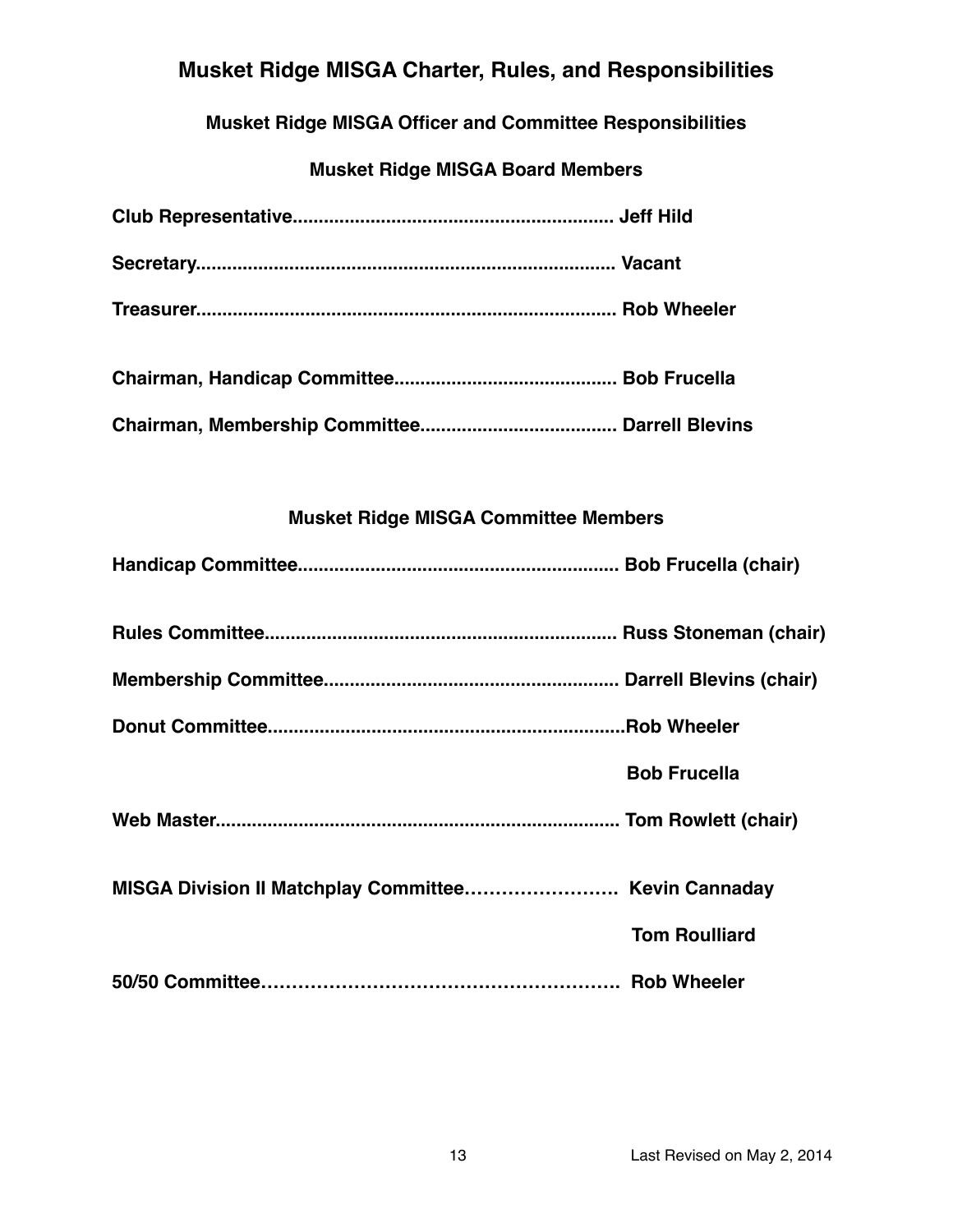### **Musket Ridge MISGA Rules**

#### **Section 1. Posting of Scores**

Members will record their own scores for handicap purposes for all rounds of golf, including MISGA events. This is subject to USGA rules for posting scores out of season. For additional information on posting of scores, please see the Handicap [section of the Musket Ridge MISGA website at www.mrmisga.org/handicap/](http://www.mrmisga.org/handicap/handicap.html) handicap.html.

The Musket Ridge MISGA Handicap Committee will monitor the posting of scores for all MISGA events. Failure to post accurate and timely scores will result in penalties imposed by the Handicap Committee.

#### **Section 2: Musket Ridge Guest Policy**

Musket Ridge MISGA will permit a guest of a Musket Ridge Associate to play in a Musket Ridge MISGA Home Mixer. Guests must:

- 1. Express an interest in joining the Musket Ridge Golf Club and MISGA;
- 2. Be eligible to be an Associate of the Musket Ridge MISGA Program;
- 3. Not be a MISGA Associate at another club;
- 4. Have not played golf in any previous Musket Ridge MISGA events;
- 5. Be pre-approved to play in the specific event by Musket Ridge MISGA Club Representative and the Golf Director of Musket Ridge;
- 6. Play golf only once in a Musket Ridge MISGA Event; and
- 7. Must have an established handicap or submit at least the last five qualifying scorecards along with the appropriate slopes and ratings to the Musket Ridge Club Representative in advance of the MISGA Event.

#### **Section 3. Amending the Musket Ridge MISGA Rules**

Musket Ridge MISGA Rules may be amended either at a meeting of the general membership or by an email ballot officially sponsored by the Executive Board. At an open meeting, a majority of the quorum is needed to change a rule. By email, a majority of the membership in good standing is needed to change a rule.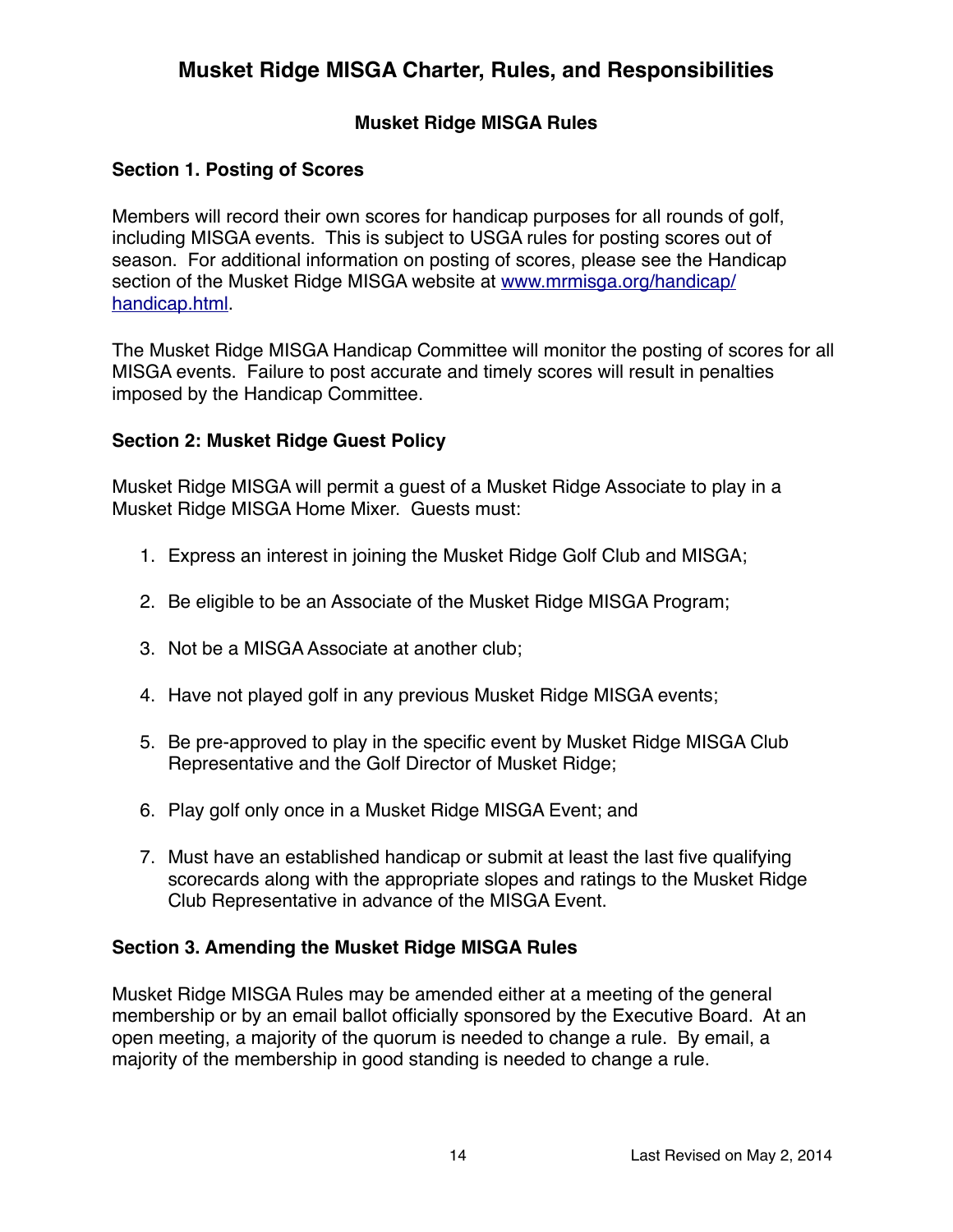## **Musket Ridge MISGA Rules**

In appropriate situations, the Executive Board may immediately revise or enact a new rule, however, any change may subject to a vote by the general membership at the next general meeting.

## **Rules of Etiquette**

#### **Before the Round:**

#### **Sign Up/Show Up:**

- [You sign up for mixers via the Musket Ridge MISGA web site: \(http://](http://mrmisga.org/) mrmisga.org). You can also use the web site to **cancel** your attendance at a mixer after you have signed up.
- Lists of attendees are provided to the host golf courses three days in advance of the mixer. If you find you cannot attend a mixer for which you have signed up after this period, please contact the host club's pro shop directly to notify them. **This is important!** The clubs order and prepare food for lunch based on the number of people who have signed up. You may be charged a fee if you sign up and do not attend.

#### **Show Up on Time:**

- This means getting to the course with plenty of time to dress, warm up, practice, pay fees, locate your cart and first tee assignment, meet your partners for the day, and partake of the morning refreshments.
- Do not show up at the last second expecting everyone else to accommodate you. By this time, arrangements will have been made to play without you.

### **First Tee:**

- Check the scorecard to learn any local rules. Local rules apply only to the specific course you are playing.
- Make sure to place an identifying mark on your ball and inform the other players the type and number ball you are playing.

## **Avoid Slow Play:**

- When your group is not keeping up with the pace of play of the group in front of you:
	- **Walk at a reasonable speed between shots.**
	- Begin planning your next shot as you approach the ball by studying the strength and direction of the wind.
	- When you reach your ball, check the lie, select your club, visualize your swing and shot, and then play your shot.
	- From the time you select your club until you actually hit your shot, you should take no more than 30 seconds.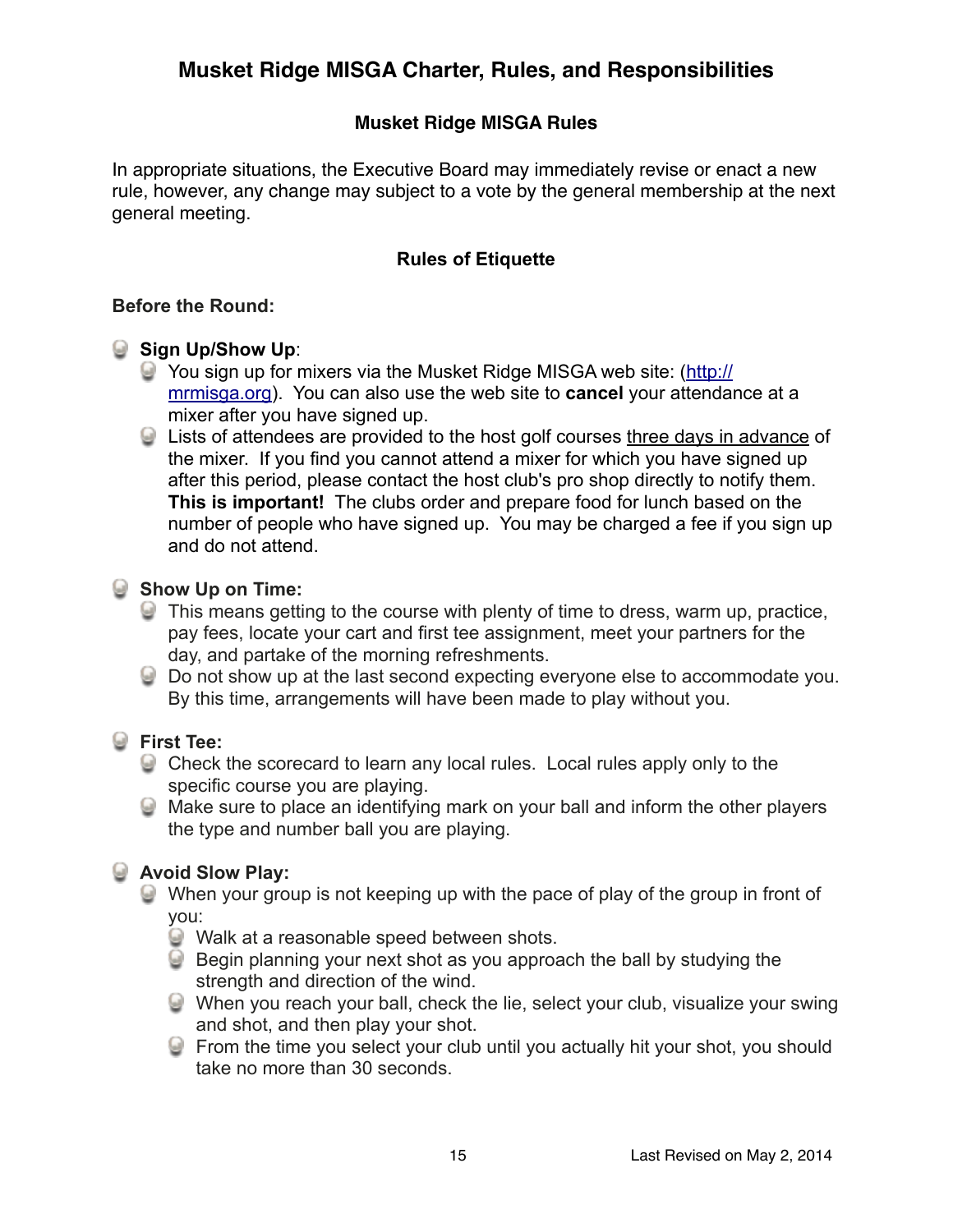## **Musket Ridge MISGA Rules**

If you are not ready to play when it is your turn, encourage one of your fellow players to play.

## **Maintaining the Course:**

- **Replace your divots.** Turf tends to explode on impact, making it difficult, if not impossible, to replace the divot. In this case, you have two options:
	- You can use the toe of your shoe to kick in the turf around the edges of the divot or
	- Many courses put containers of a soil/seed mixture on their carts and tees. If this is the case, simply fill in the divot with the mixture.

### **Bring a rake into the bunker with you**.

- Remember that you should always enter the bunker from the low side at a point nearest to the ball.
- Whenever possible, avoid walking on the steep face of a bunker.
- After hitting your shot, rake the area you played from, including all your footprints and any others within reach.
- **Rakes should be left either in or nearby the bunker.**

**Repair any pitch marks** or indentations caused by the ball hitting the green.

- Using a tee, knife, key, or repair tool, repair the mark by working the edges towards the center, without lifting the center of the mark. Don't tear the grass. Finish by smoothing the area with a club or your foot. Try to get the area smooth enough to putt over.
- **C** Remember that while the [Rules of Golf](http://www.usga.org/playing/rules/rules.html) allow you to repair pitch marks on your putting line, any other damage to the putting green found on your putting line may not be repaired if it might assist you in your subsequent play of the hole, until after you have putted. For example, you cannot repair spike marks on your putting line until after you have putted.

## **On the Green:**

- **Q** Do not step on your fellow players putting lines -- the imaginary line that connects the ball to the hole.
- If your ball is on a player's line, volunteer to mark the ball.
- If your ball is not farthest from the cup, mark your ball, either with a plastic marker or a small, thin, dark coin such as an old penny.
- **Q** Do not stand where you might distract a fellow player
- Do not make any noise when your fellow player is preparing to putt and do not move.
- If you are asked to tend the flagstick, make sure you are not standing on anyone's line.
- Hold the flagstick at arm's length so the flag does not flutter in the breeze, and make sure your shadow does not fall across the hole or line.
- Loosen the bottom of the flagstick so it does not stick when you try and remove it by pulling it straight up after the other player has putted.
- The flagstick should be removed right after the player has hit the ball.